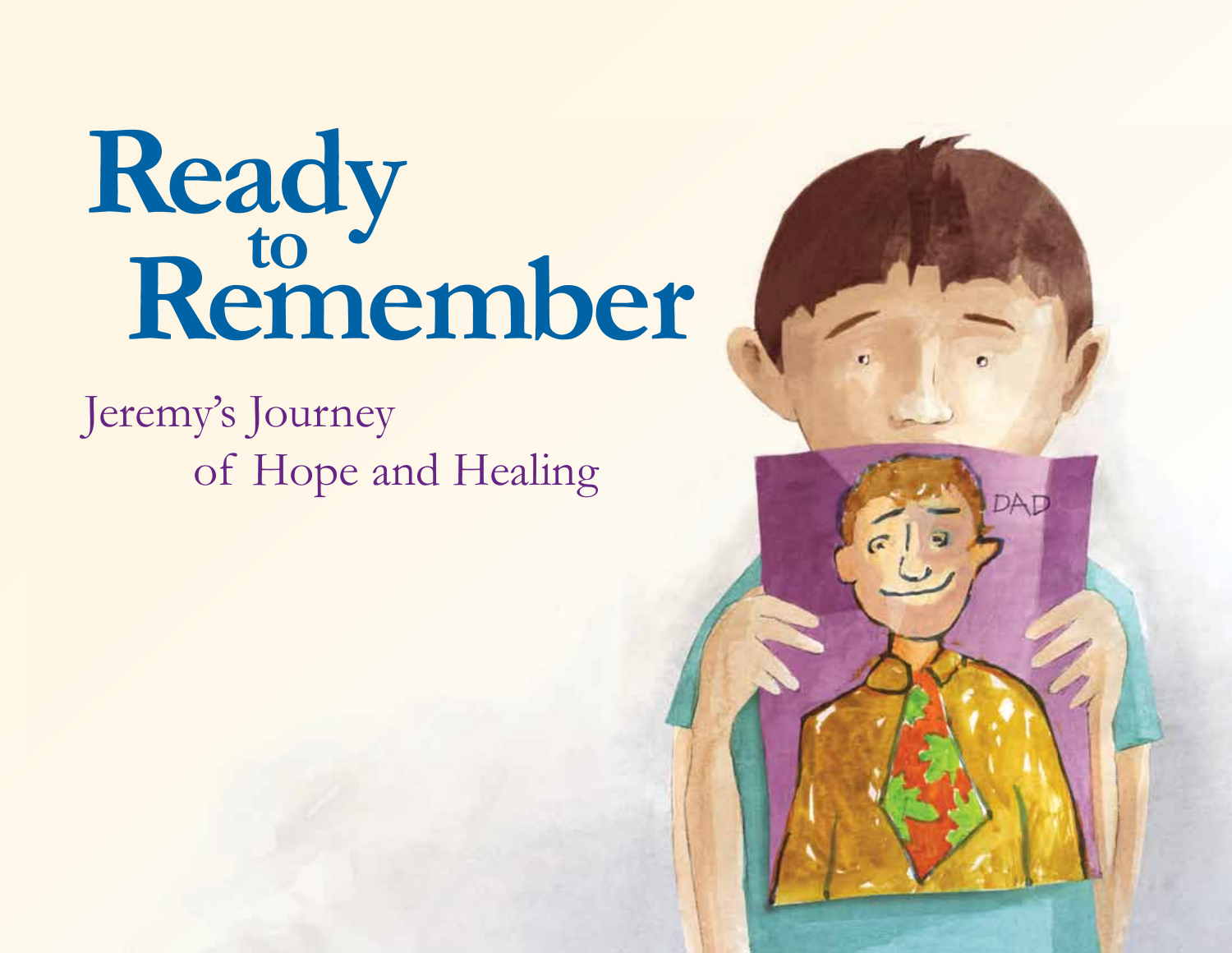**J** eremy loved art. It had always been his favorite subject in school. But lately the ten-year-old boy couldn't even pick up a paintbrush. Today, in art class, he just stared at his blank paper.

"Do you need some ideas for your sketch?" Mr. Davis asked.

"Nah, I just don't feel like drawing," Jeremy replied. The boy's artwork used to cover the walls of the classroom. Now Jeremy just didn't seem interested.

"I'd rather read my book," he told Mr. Davis.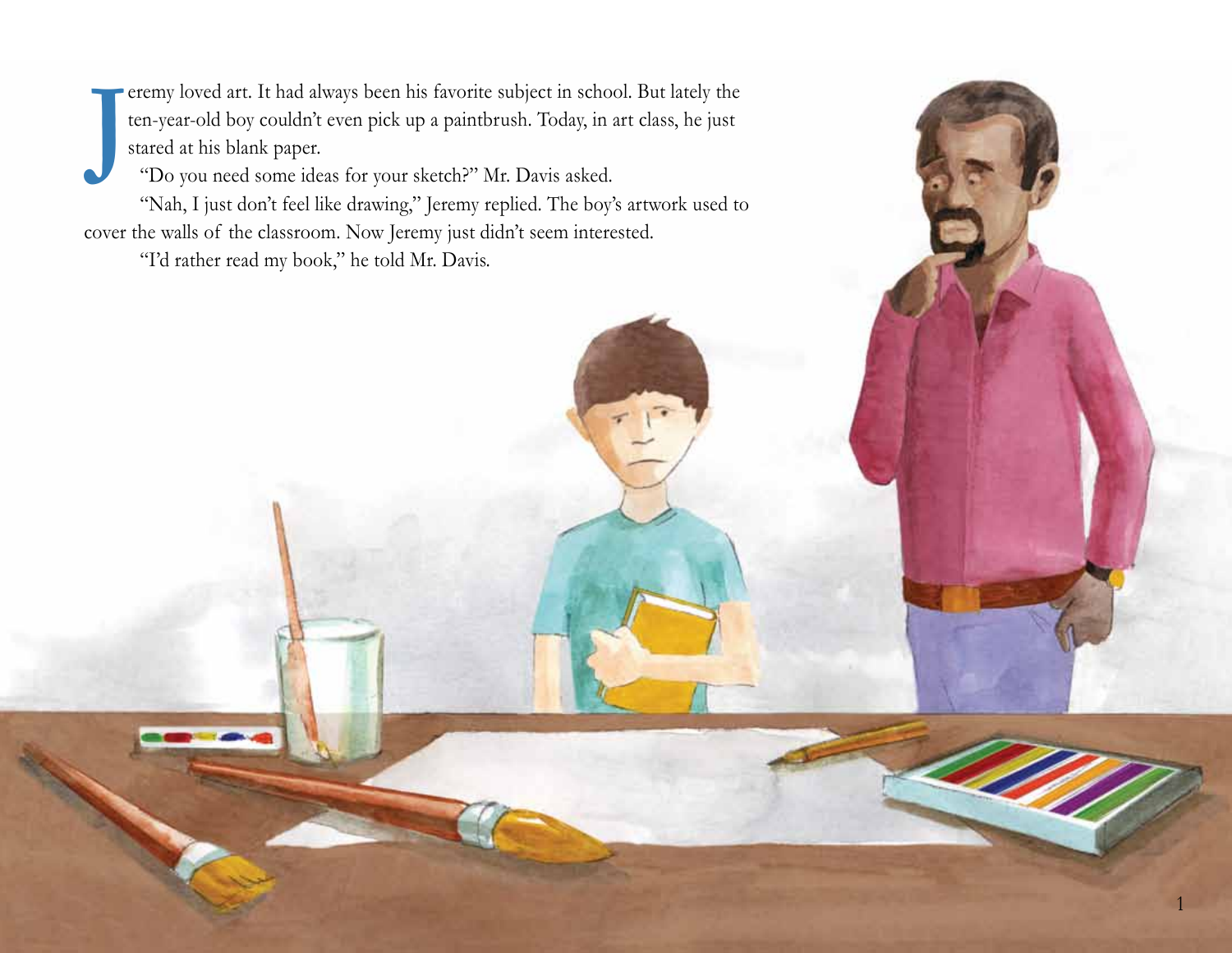After school, Jeremy's mother picked up Jeremy and his younger brother. Brandon jumped into the back seat. Jeremy's brother was in second grade. He turned eight three months ago, just a few weeks before that horrible day.

"Woo-hoo, it's the weekend!" yelled Brandon. "Fridays rule!" "It's finally warming up," said their mother. "Do you boys want to go to the skatepark tomorrow?"

"Yes!" said Brandon.

"I can't," Jeremy said, looking out the window. "I need to study."

"But it's the weekend. You can take some time out for a little fun, can't you, honey?" asked Jeremy's mom.

"NO!" Jeremy snapped. "I have a math test coming up. Don't you remember that I got a C-minus on the last one?"

Jeremy's grades were way down. Until recently, he always got straight As in school.

 "That's okay, Jeremy," said Brandon. "We can skateboard another time."

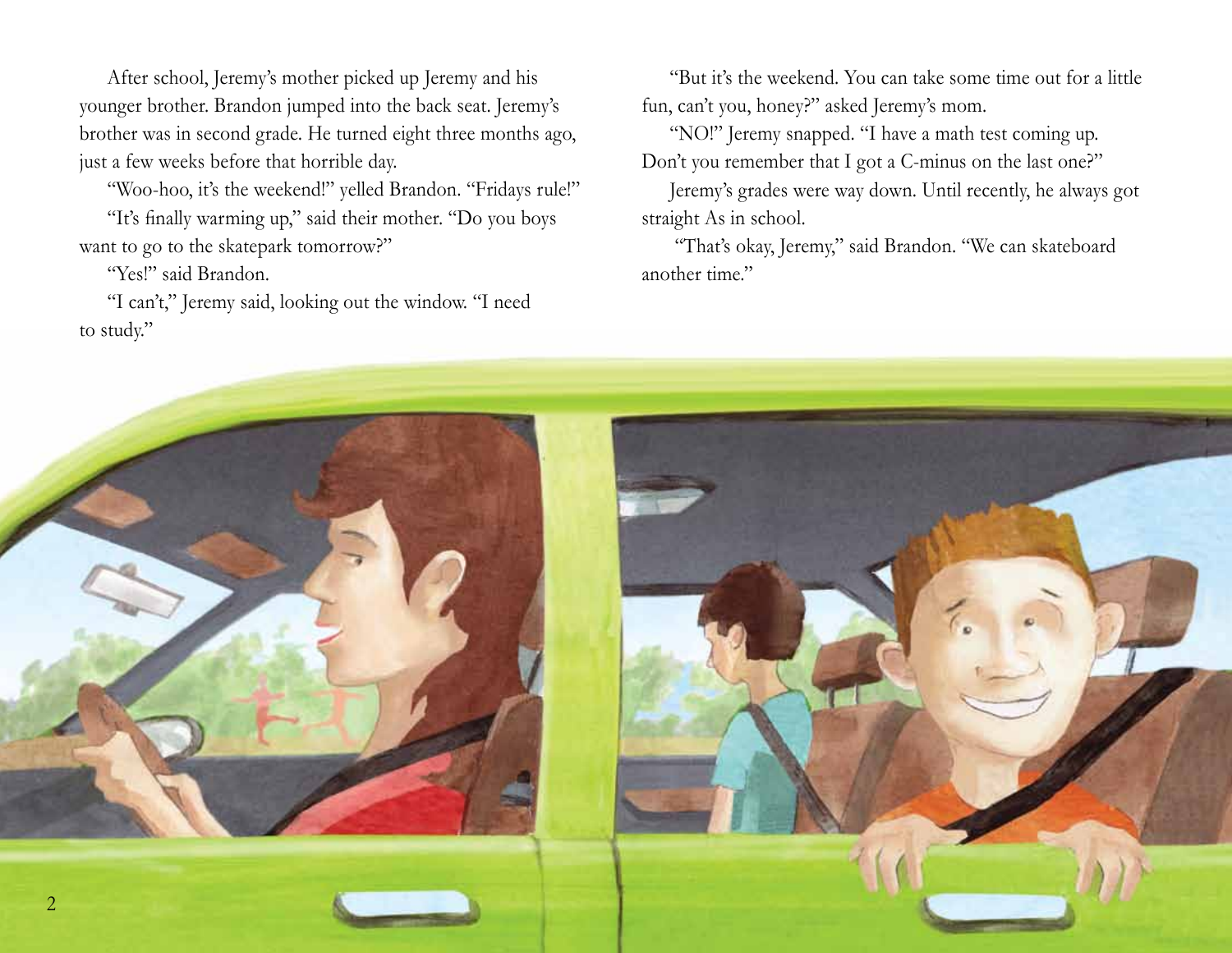When they got home, Jeremy went straight to his room. His brother followed him.

"Hey, Jer, do you want to play a video game or something?" Brandon asked.

"Um . . . maybe," said Jeremy.

Brandon was excited. "Cool! Let's play the one Dad gave me for my birthday! Let's go downstairs!"

"Hold on!" Jeremy said, changing his mind. "I'm not in the mood. I really want to finish my book."

Brandon looked at his big brother. He loved hanging out with Jeremy, but lately he felt like a big pest. Jeremy always wanted to be alone. His friends didn't even come over anymore.

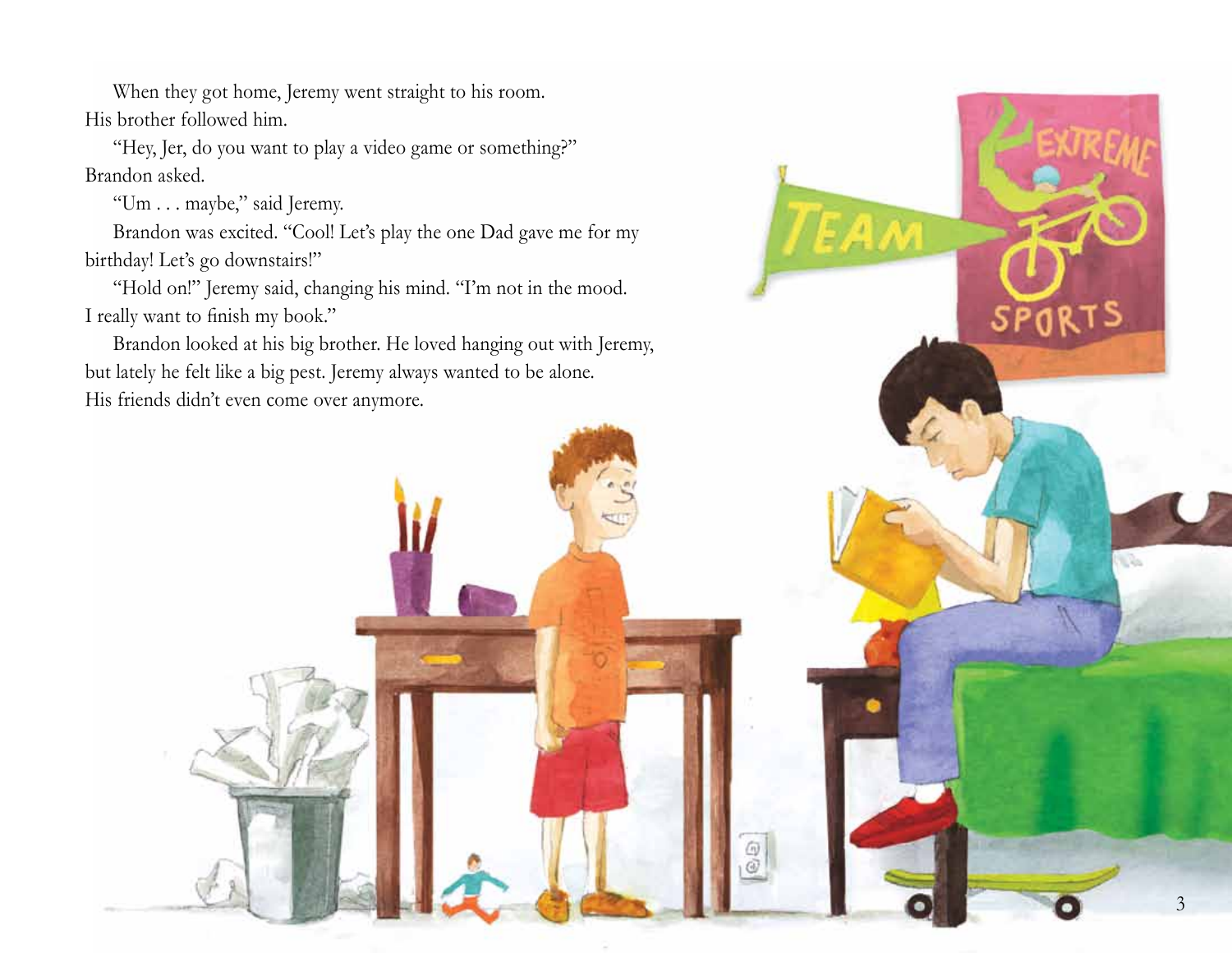At dinner that night, the boys' mom served homemade pizza. "Can I have another piece, Mom?" Brandon asked, popping a piece of pepperoni into his mouth. "Do you guys remember

that time last year when Dad was making one of his super-duper pizzas? He threw the pizza dough in the air like real pizza chefs do but it landed on the toaster!" Brandon laughed at the memory. "And he just scraped it off and used it! GROSS!"

Their mom laughed along with Brandon. Jeremy jumped up from the table, knocking his glass of juice onto the floor.

"Why do you two keep talking about Dad?" he yelled. "Haven't you noticed? HE'S NOT HERE ANYMORE! Who cares about some stupid pizza he made?"

Jeremy didn't want to hear stories about his dad, he missed him too much. Why couldn't his mother and brother understand that?

"Jeremy . . ." his mother called out.

"I'm not hungry! I'm going upstairs to read," Jeremy said as he dashed to his room and slammed the door behind him.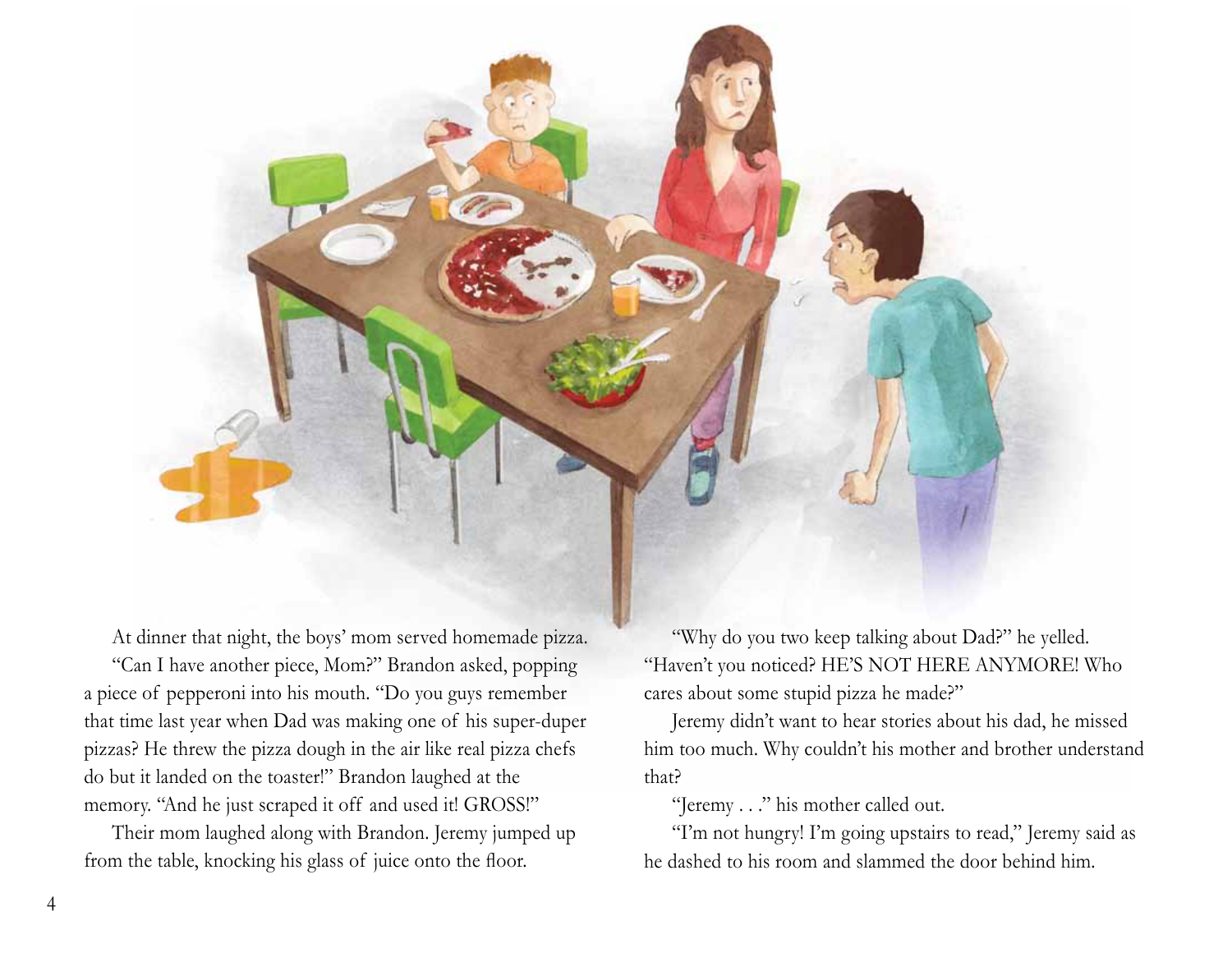Jeremy tried to read his book but the words just blurred together. How can they talk about Dad as if nothing happened, he wondered. Don't they even care that he's gone?

Whenever someone mentioned his father, even a happy memory, all Jeremy could think about was the awful way that he died.

Now, every time Brandon or his mom brought up a story about his dad, Jeremy just felt scared. He had so many awful dreams about his father's death that he was afraid to go to sleep.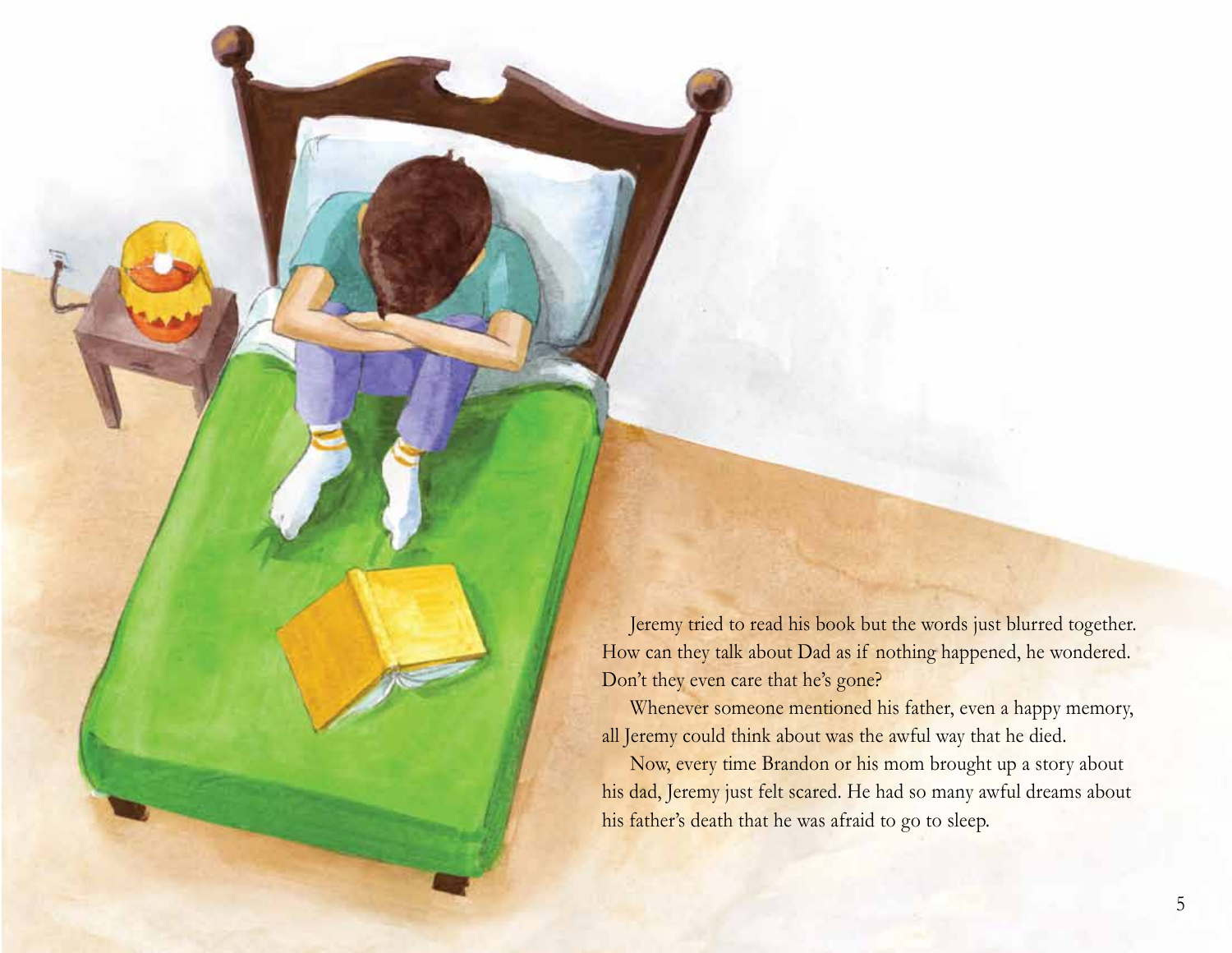When Jeremy was seven, his father gave him his first set of colored pencils. There were 64 pencils in the set, more colors than he had ever seen. He and his dad loved to draw pictures together. They used to make funny portraits of each other.

His dad also taught Jeremy and Brandon how to skateboard. He may have been the oldest person at the skatepark, but he could do an ollie-jump and kickflip better than most of the kids.

Whenever Jeremy saw the colored pencils or his skateboard, they reminded him of his father and the terrible way he died. His stomach started hurting and he often felt like throwing up.

Jeremy thought it was his fault that his dad died. He should have known something bad was going to happen and warned his father. It was easier to just stay away from anything that reminded him of his dad.

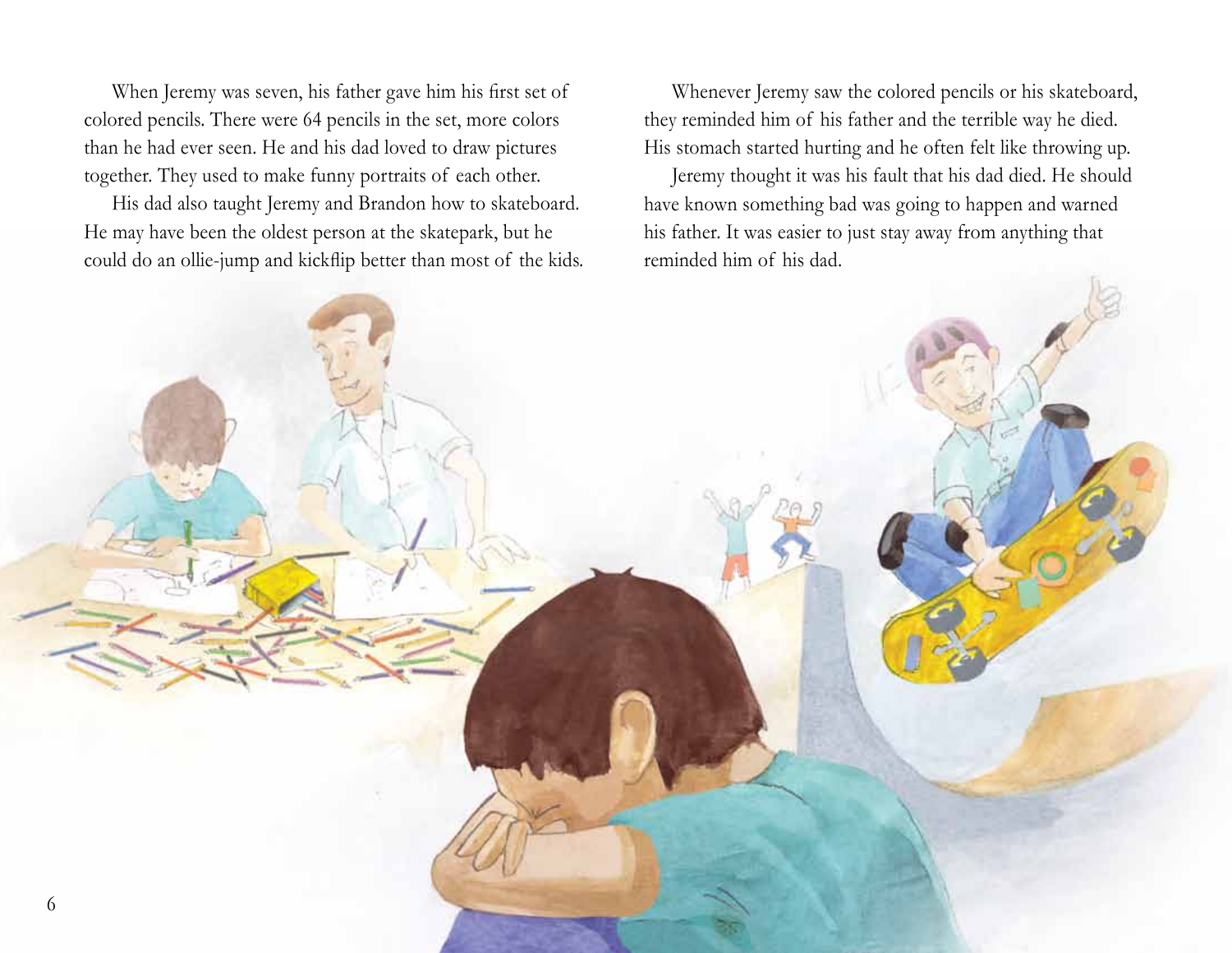Jeremy's mom came upstairs to talk to him. She sat on the edge of his bed.

"I know how much you miss Dad, sweetie," his mom said. "We all do."

"I should have stopped him from going out that day," Jeremy said, still staring at the pages of his book.

"Oh, honey, there's nothing you or any of us could have done. Sometimes bad things just happen. You had nothing to do with it!"

"I don't feel so good, Mom," Jeremy said, shutting his eyes. When he thought about his dad, his heart would beat so hard it felt like it was going to jump out of his chest. And now he was worried all the time about his mom, too. Would something happen to her?

"I have that stomach ache again," Jeremy said, grabbing his belly.

"Oh, son, I'm worried that it's not going away. I think we need to go see Dr. Chung again. Maybe she can figure out how to make it better."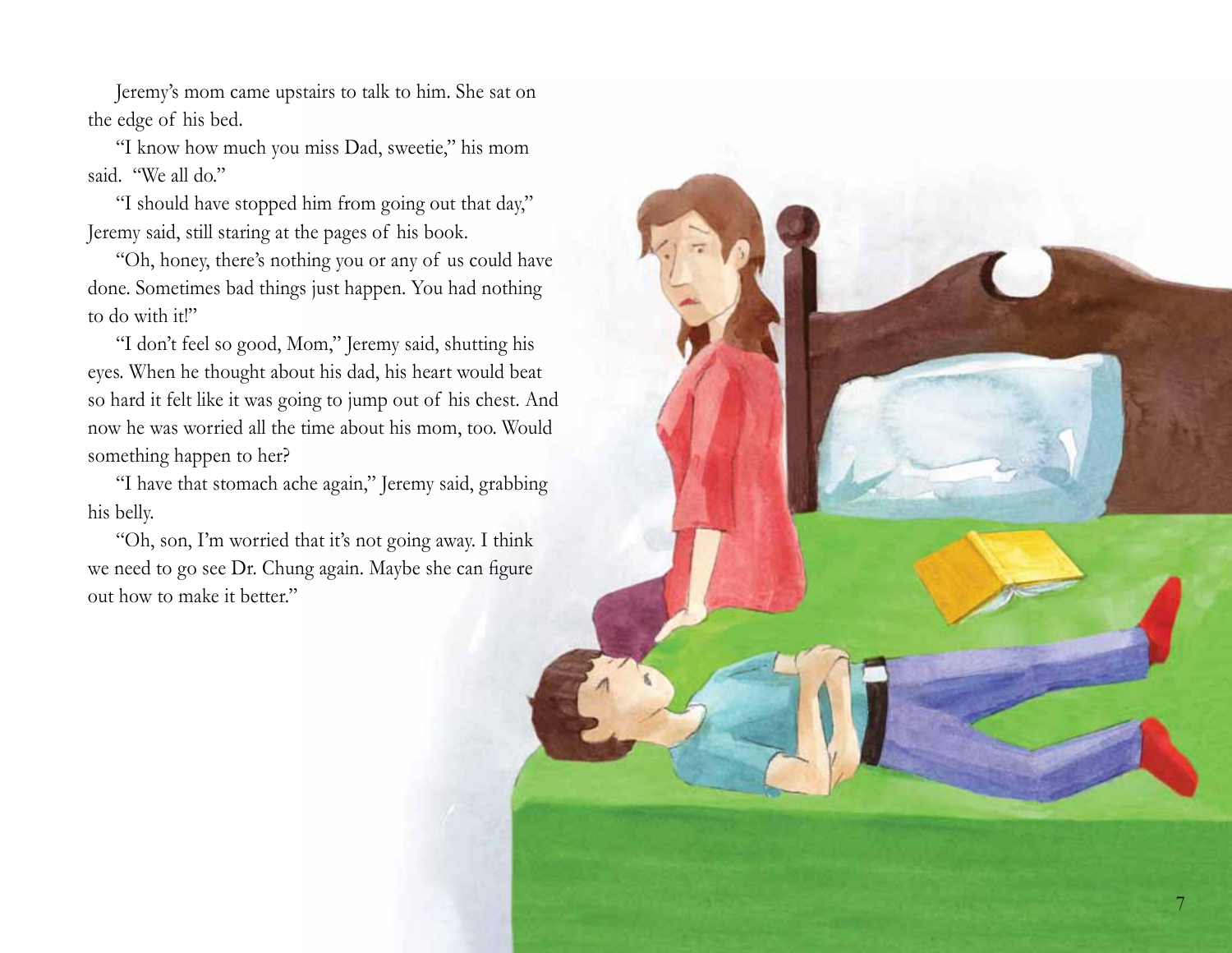The next day, Jeremy's mother took him to the doctor's office. Dr. Chung examined Jeremy and talked to him for a long time. She said that she wanted to send him to a friend of hers who was a different kind of expert, a counselor who helped people with their feelings.

"Jeremy, would you be willing to talk to my friend? I think she'll be able to help you with your stomach ache."

"I guess so," Jeremy said. He was worried that the counselor would make him talk about his dad and he did NOT want to do that.

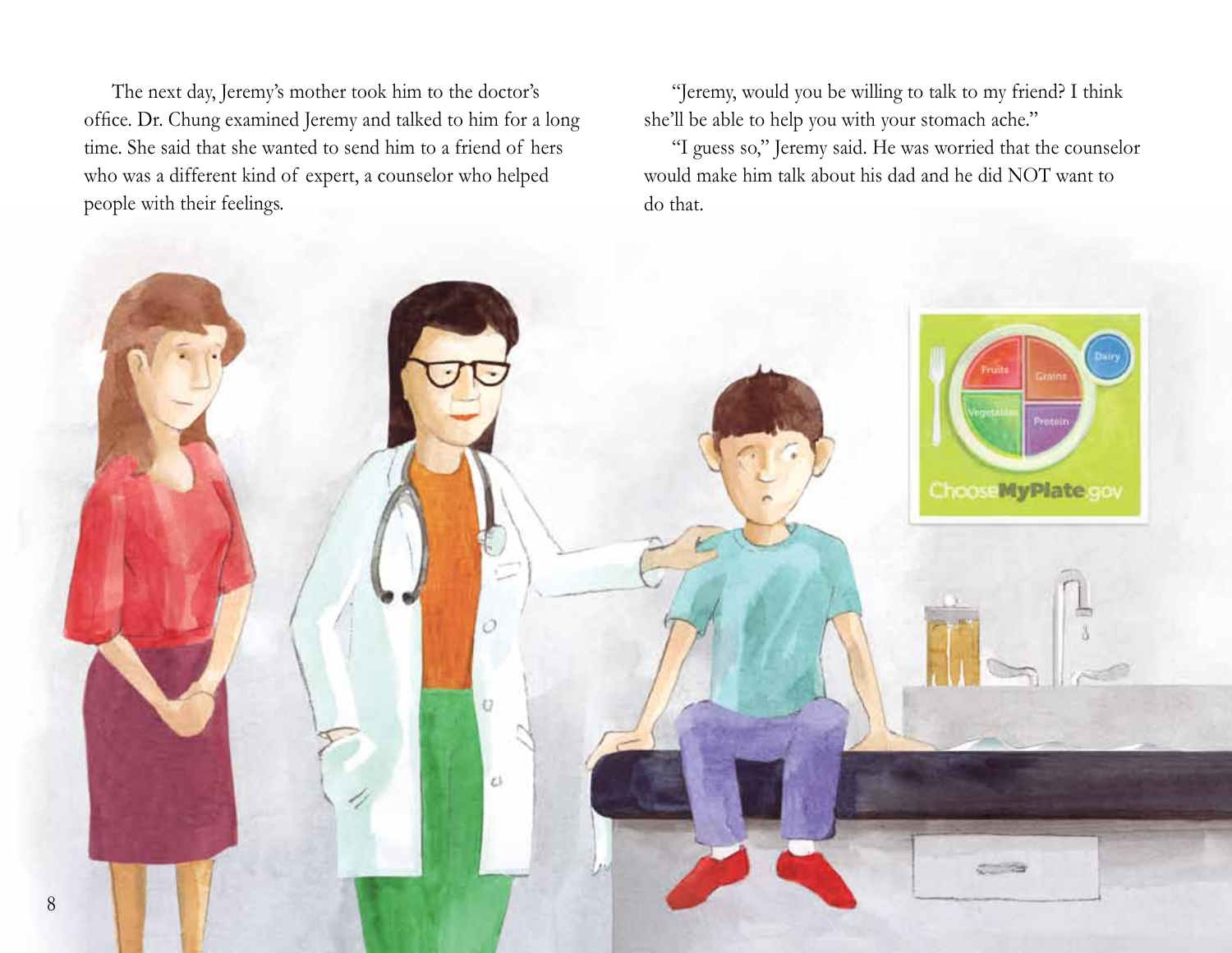A few days later, Jeremy and his mother got to his appointment early. A girl and her dad were leaving as Jeremy walked into the waiting room. When Jeremy looked up, he was surprised to see it was someone he knew. Elena was a grade above him, and one of the star soccer players at his school. He remembered that she made the winning goal at the finals last year. The girl saw him and waved.

"You're Jeremy, right?" the girl said. "I'm Elena."

Jeremy just looked down at this feet. He didn't feel like talking to Elena right now. He was thinking about going in to see the counselor. Jeremy didn't say much during his first session. He was relieved she didn't make him talk a lot about his dad.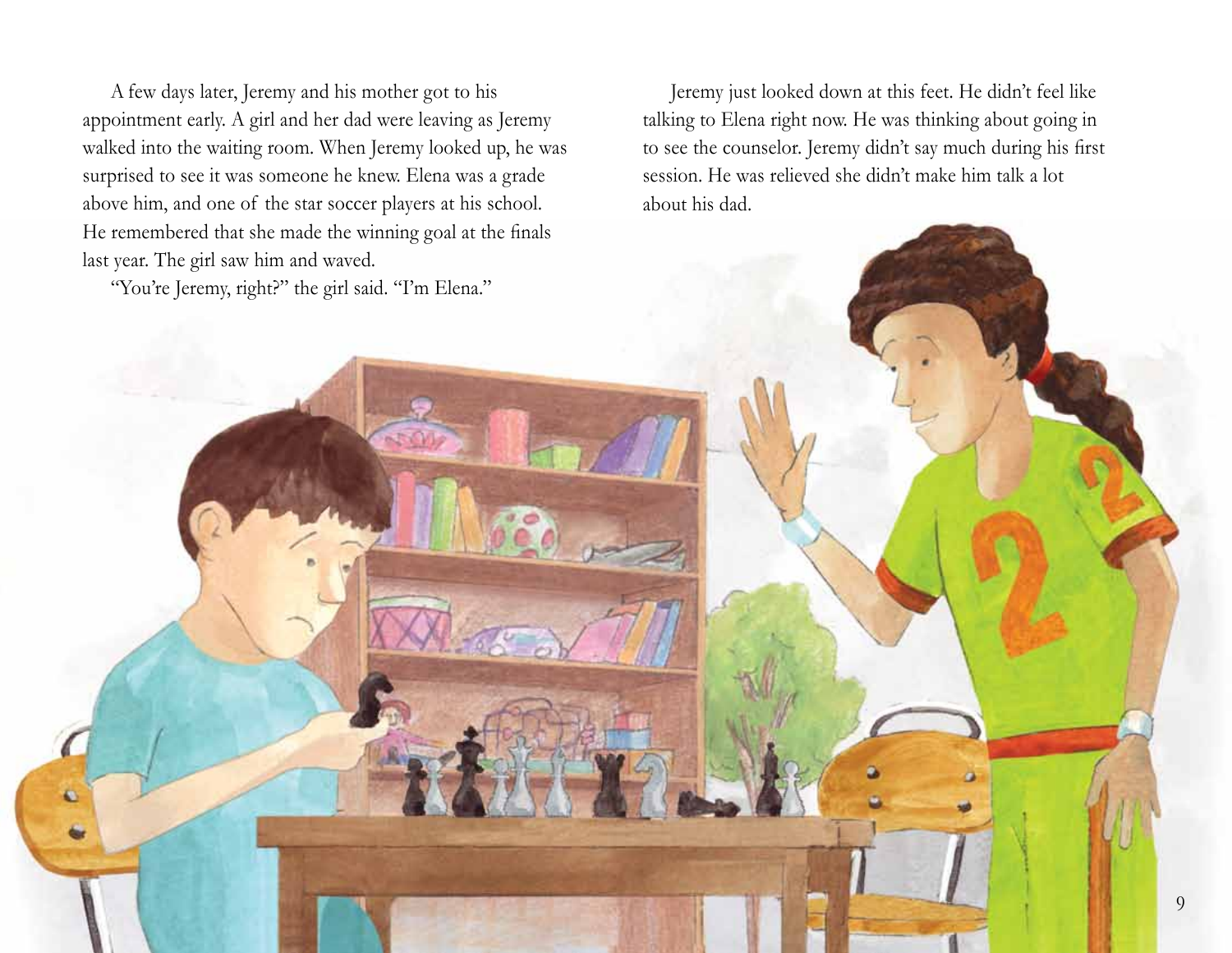

A few weeks later in school, Jeremy was eating lunch by himself when he spotted Elena. The girl came over to Jeremy's table.

"I was so sorry to hear that your father died," Elena said softly. "My mom died last year and I know how hard it is."

Jeremy felt a little sick when Elena mentioned his dad. But he also knew she understood what he was going through.

"I used to be so scared and confused all the time," Elena said, setting her tray of food down across from Jeremy. "One time my dad took me and my brother to a restaurant we used to go to with my mom. I totally flipped out. I refused to walk into the place."

"Yeah, I've done stuff like that, too," Jeremy said.

"Mostly I tried not to have any feelings at all," Elena continued. "It's like I stuffed them all into a jack-in-thebox. Every once in a while the jack-in-the-box would get so full it would explode and all sorts of feelings would come flying out!"

"I know what you mean," Jeremy said.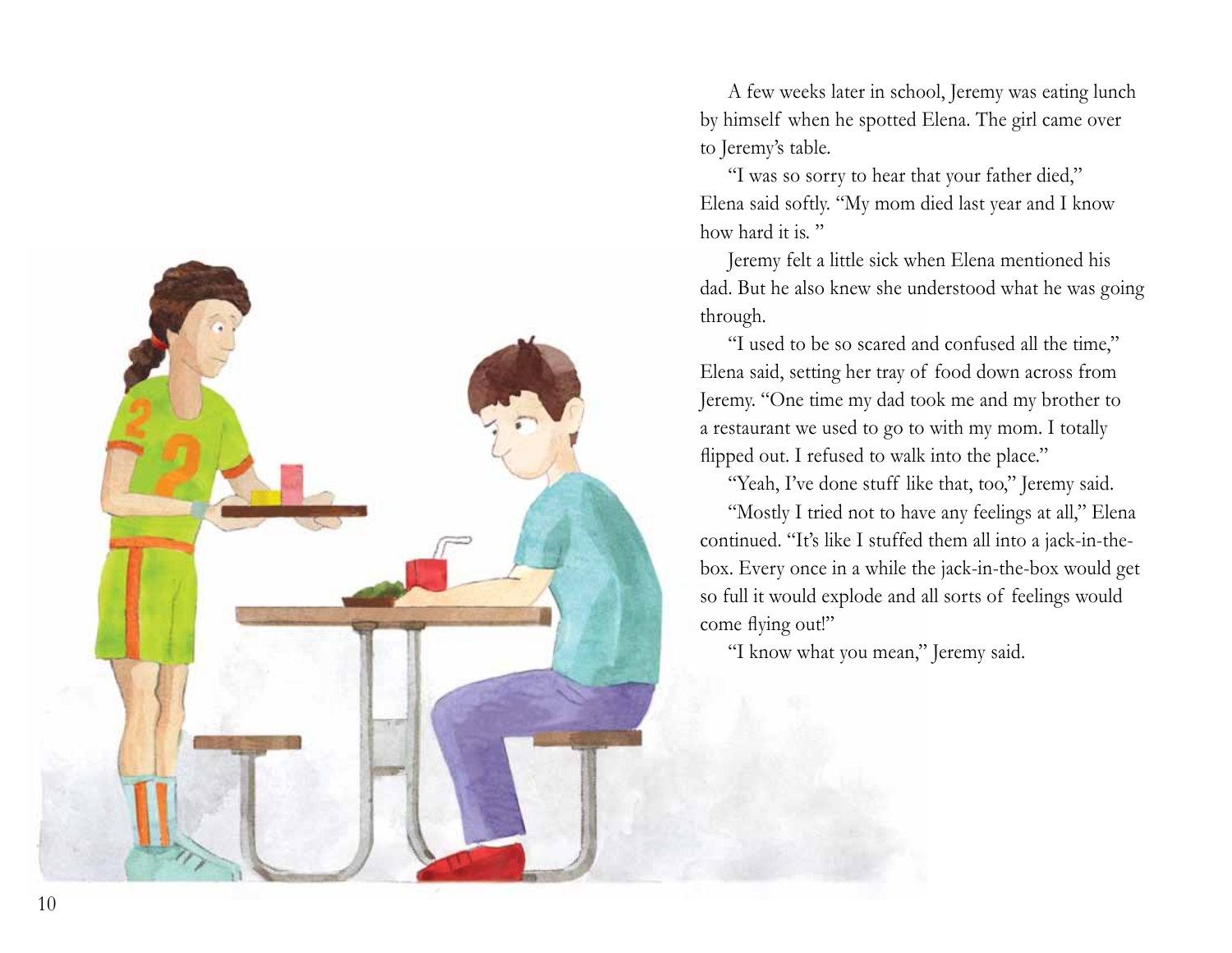"I remember one time after my mom died when my dad wanted me to clean my room," Elena continued. "I don't know why that made me mad. I slammed my door so hard that a picture fell off the wall! My dad was upset and said, 'your mother would know what to do.' That just made me madder. But instead of yelling, I started crying. My dad hugged me and started crying, too. He said that maybe we needed some help to figure out how not to be so mad and scared all the time. That's when I started going to the counselor."

"And did it help you?" Jeremy asked.

"Yeah, a lot," said Elena. "I was finally able to talk about my mom and how she died. I used to blame myself. Now I get that I had nothing to do with it. I learned things I could do to help feel better like pretending I was blowing up a big balloon in my belly. That helped me relax."

"Yeah, my mom did that trick with me last night at bedtime," Jeremy said. "It helped me calm down. Sometimes when I go to sleep I can't stop thinking of the way my dad died."

"I used to feel like all the scary stuff that happened was superglued to my good memories. Now they're finally unstuck!"

Jeremy thought it would be great to think about his dad without feeling so scared.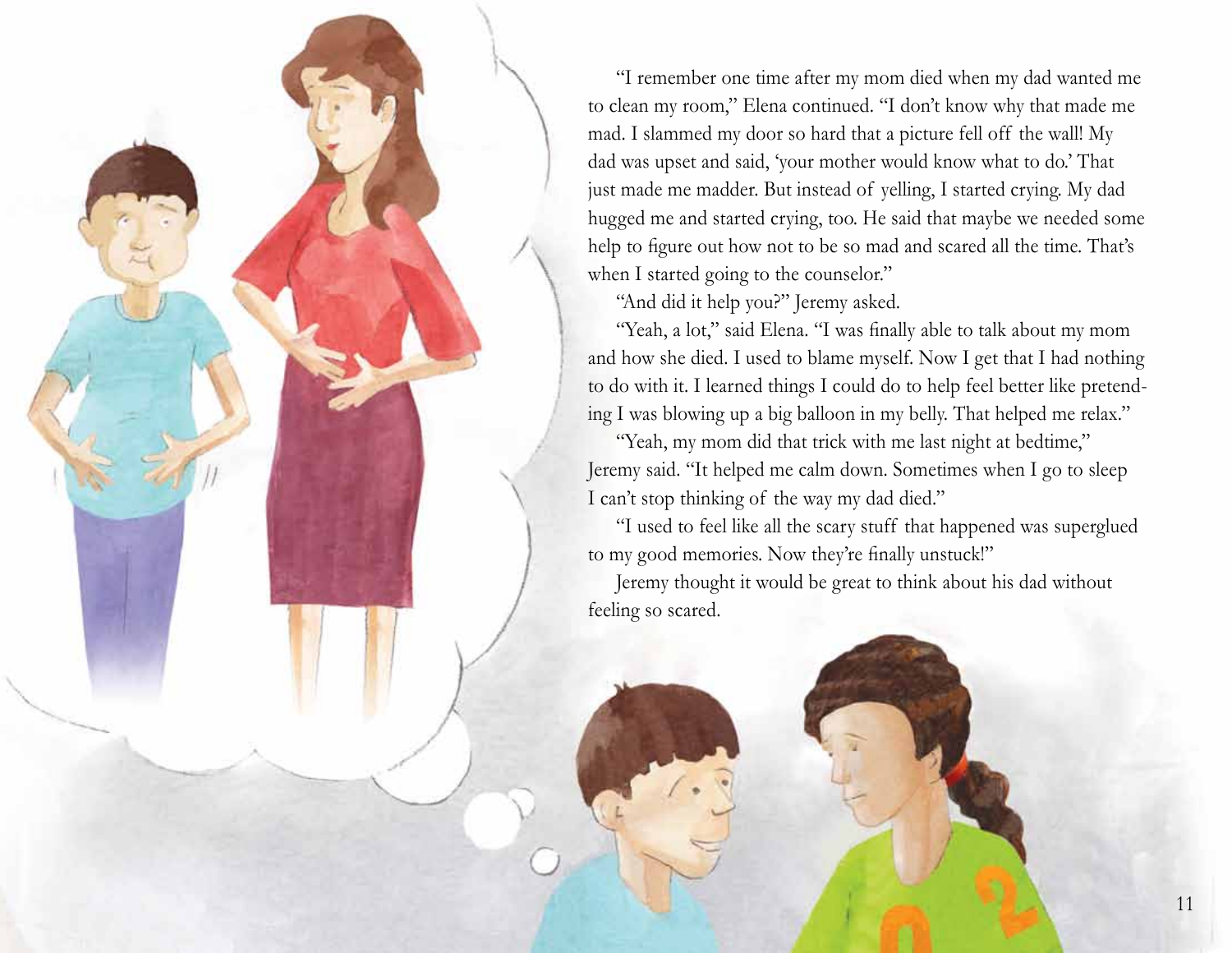The following week, Jeremy did talk to the counselor about his dad. He saw her several more times and then began to feel better. One day, he realized that his stomach didn't hurt anymore.

A couple of months later, Jeremy started going to the skatepark with Brandon. He even taught his brother how to do his dad's killer kickflip!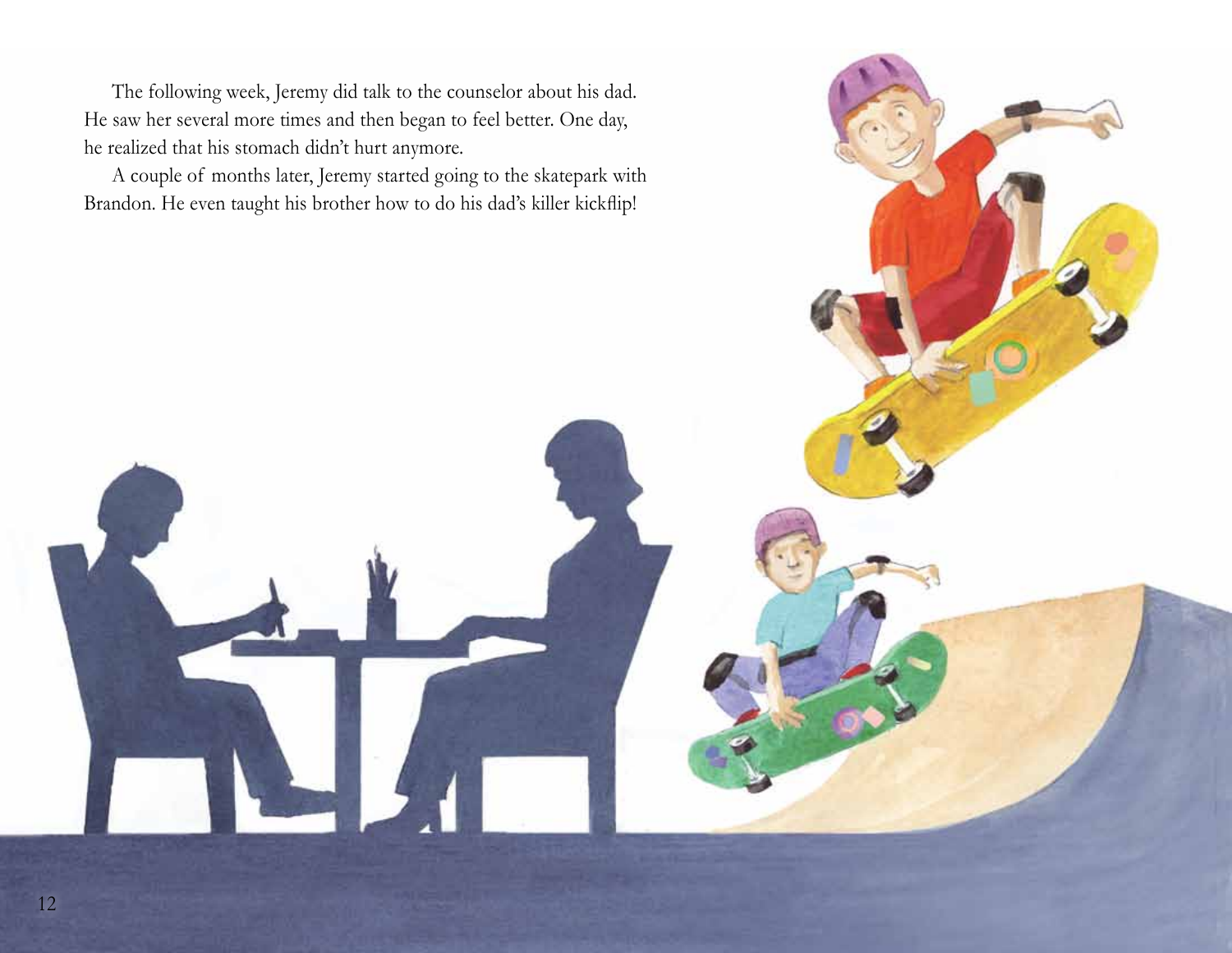In school, Jeremy began drawing again. One day he drew a portrait of his dad wearing the funny tie that Jeremy had hand-painted for Father's Day when he was in first grade.

When he showed the picture to his mother, he saw that she had tears in her eyes.

"I'm sorry if it upsets you, Mom," Jeremy said.

"Oh no, honey, I love it!" his mother replied, wiping a tear away. "It looks just like Dad! I'm going to frame it and hang it in the living room so we can see it every day!"

Jeremy and his mom hugged each other. He still felt very sad about his father but now he was able to smile when he remembered the good times they had together.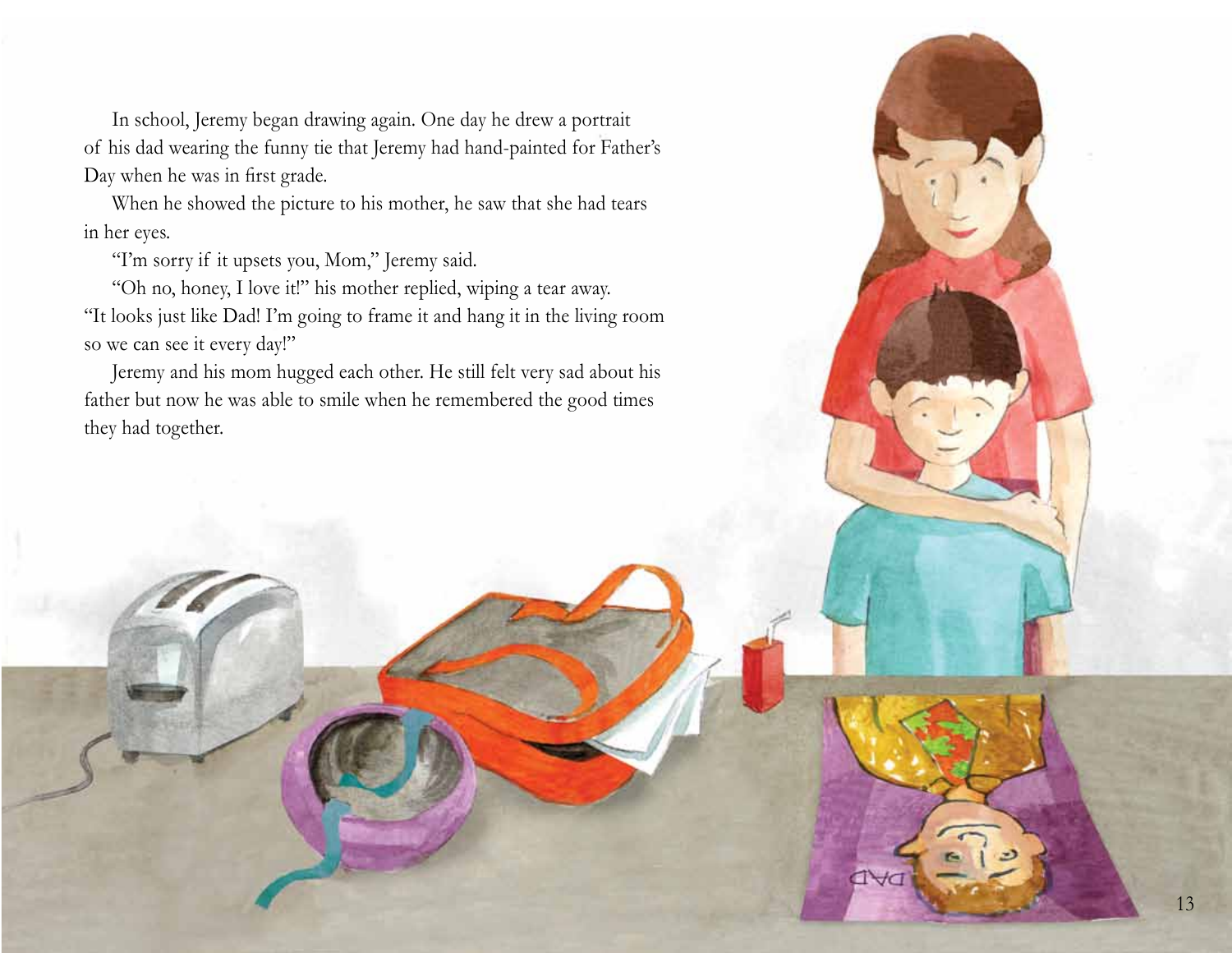

The counselor suggested that Jeremy and his brother think of a way to honor their father's birthday that summer. The boys decided to have a pizza party and to make one of their father's super-duper pizzas with everything on it. Jeremy invited Elena to the party.

Jeremy showed Elena how to toss the pizza dough into the air just like his father used to. She tried to catch the dough, but it fell onto their toaster, making a big mess.

Elena felt bad at first, but Jeremy and his family burst into laughter.

"Don't worry, Elena," Jeremy said, still laughing. "The same thing happened to my dad!"

Jeremy's mom scraped the dough off of the toaster and plopped it in the pizza pan.

They all enjoyed a delicious dinner. Jeremy and Brandon decided to have a pizza party every year to remember their dad.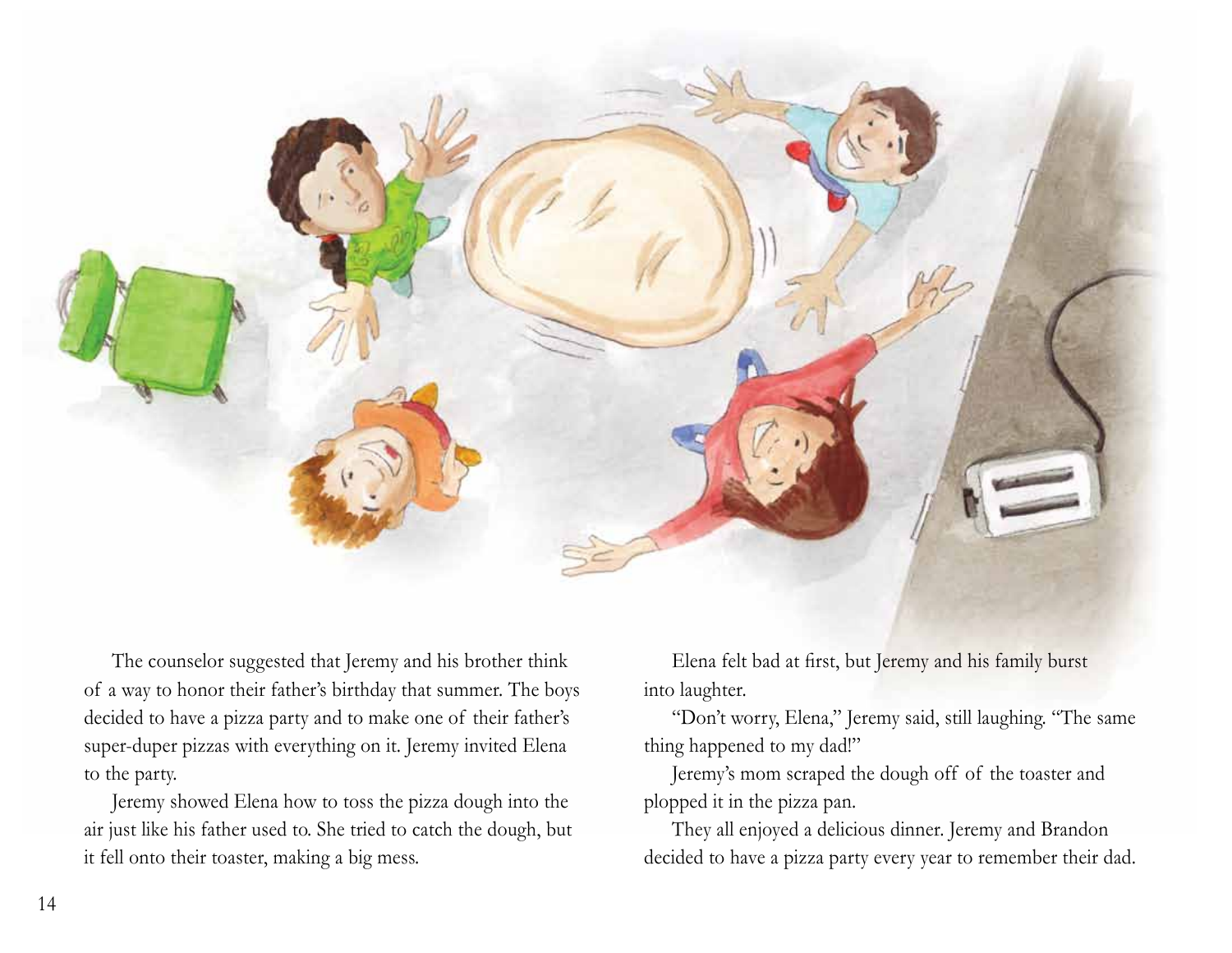# **Introduction**

*Ready to Remember* tells the story of Jeremy, a boy suffering from Childhood Traumatic Grief. When a parent, sibling, or other important person dies, children can have varied reactions. Most children feel sad and miss the person who died, but they also feel comfort thinking or talking about that person. This is typical grief. In *Ready to Remember*, Jeremy's brother Brandon has typical grief. He likes talking about his dad and participating in activities they did together. Jeremy is different. He does not want to join conversations or do things related to his dad because they bring back scary feelings and remind him of the awful way his father died.

Children can develop Childhood Traumatic Grief (CTG) when the death is violent or unexpected, such as from an accident, natural disaster, murder, suicide, or act of war. But they can also develop CTG when the death does not seem shocking to adults such as a death that occurs after a long illness.

When children such as Jeremy have CTG, their trauma reactions interfere with their ability to go through the typical bereavement process. Any thoughts, even happy ones, of the person who died can lead to frightening memories of *how* the person died. Because these thoughts can be so upsetting, the child often tries to avoid all reminders of the death, or of the person, so as not to get upset and overwhelmed. In *Ready to Remember*, Jeremy is stuck on the traumatic aspects of his father's death, making it hard for him to do things with his family, be with friends, and work in school.

## **How to use this book**

You can use this book in many ways. In this story, we do not describe the specific way that Jeremy's father died because we want children with CTG to be able to relate the story to their own experience. We hope you use Jeremy's story as a starting point to talk about your family's experience. You may read the book with your child, or your child may read it alone. Either way, it may be helpful to engage your child in a discussion about the story and for you to talk about your own feelings too. For example, when parents share that they felt angry or abandoned after a death, or sad or scared when talking about the person who died, this can make it easier for children to acknowledge their own feelings.

It is important to let your child know that there is no one right way to grieve; you can handle hearing about any and all of your child's feelings. A child who does not want to read the book, says "I know all that" or "I never feel that way" may be coping well with grief. Alternately, this may be a sign that your child is trying very hard to avoid talking about the death and needs your encouragement to discuss feelings. A child who is having a great deal of difficulty coping may need the guidance of a mental health expert.

The following more detailed information is provided to help you know if your child might be suffering from CTG and offers suggestions on how you can help.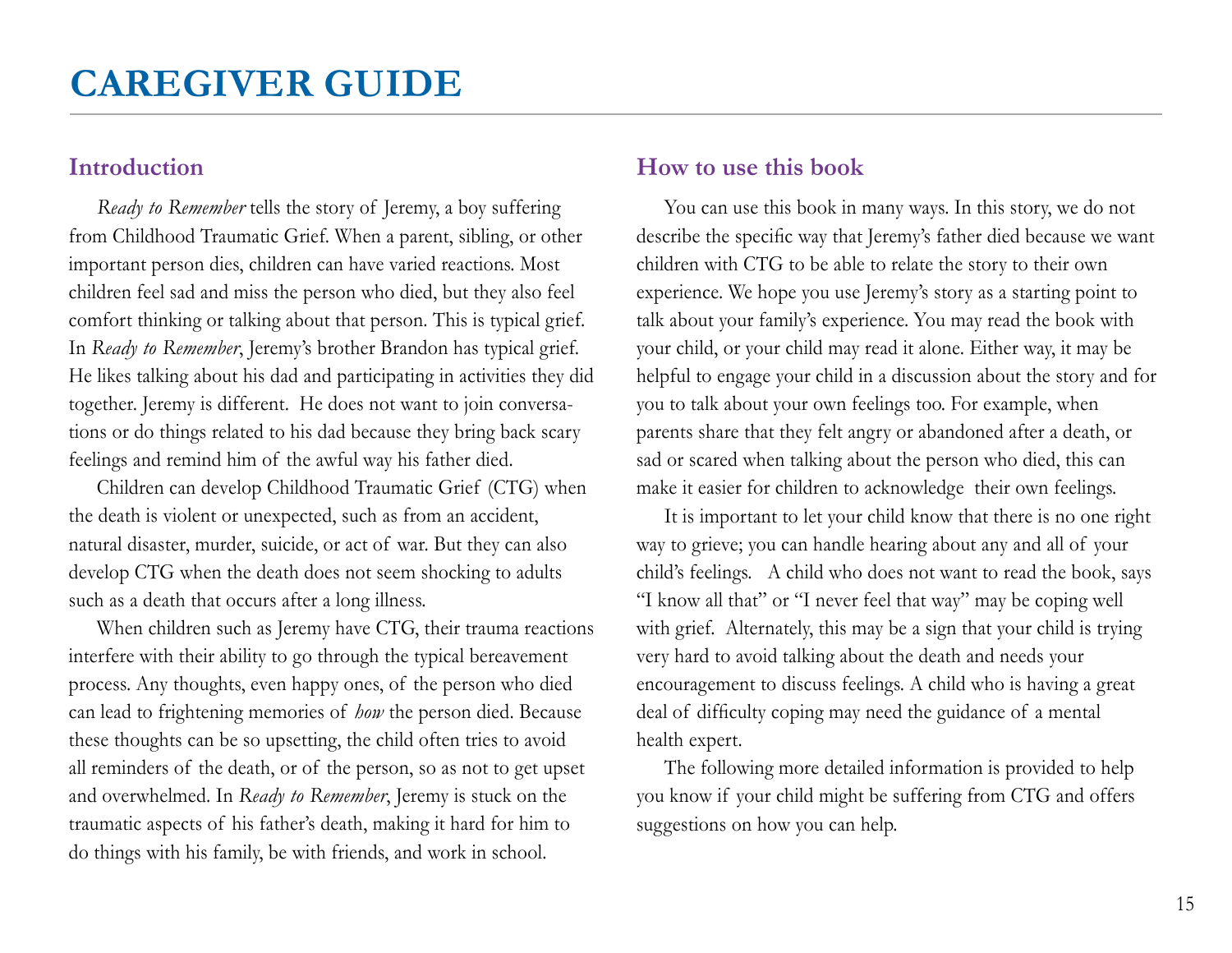## **What is Childhood Traumatic Grief ?**

After a death that is shocking, sudden, or terrifying ("traumatic") many children adjust well. However, some children can develop CTG. Children may also develop CTG even after a death that did not seem traumatic or frightening to you. This can happen for different reasons. For example, a child may be confused about why or how the person died. A child may be surprised by a death or disturbed by seeing a person suffer or physically decline. A child does not have to have been present or to have witnessed what happened to develop CTG. Whether a child was told what happened, saw what happened, or only imagines what happened, scary and disturbing thoughts and images of how a person looked or died may keep coming up in the child's mind.

In the beginning of *Ready to Remember*, Jeremy does not want to draw pictures because it brings back memories of his dad's giving him his first set of drawing pencils. He also does not want to go skateboarding with his brother Brandon. Memories and activities related to his dad bring back awful feelings about his father's death. But avoiding topics, places, and things related to the person who died or what happened doesn't make the fears and worries go away. Since Jeremy's problems have been going on for a while, his mom is right to be concerned. In the first several weeks after a death, many children have difficulties as they struggle to adjust to the loss of an important person. But if your child continues to show some of the same signs as Jeremy or Elena a few months after the death, he or she may have CTG. This condition may not be apparent until a year or even longer after the death.

#### **Common Signs of Childhood Traumatic Grief**

CTG reactions may be hard to notice from the outside, but thoughts and feelings on the inside are often communicated by behavior in the following ways.

**Intrusive memories:** These can show up as nightmares, repeated play about what happened, or a child's blaming him - or herself for a death. Grieving children may have bad dreams or feel guilty, but a child with CTG cannot seem to let go of these thoughts and images. They interfere with the child's life and do not stop when you try to reassure the child or correct the child's mistaken beliefs about how or why the death happened. *"He had so many awful dreams about his father's death that he was afraid to go to sleep"* (page 5)

**Feeling responsible for the death, or as if the child could have prevented it:** Some children may feel inappropriate selfblame or guilt about the person's death. They sometimes believe that if only they had done something differently, the person would still be alive. Sometimes self-blame is expressed through the belief that there were warning signs ("omens") that the person would die, and if the child had only seen the warning signs, the person could have been saved. *"He should have known something bad was going to happen and warned his father."* (page 6)

**Avoidance and numbing:** A child may withdraw from friends, act as if not upset, or avoid reminders of the person or the way the person died. By trying to avoid painful feelings, the child ends up avoiding many other feelings, even positive ones. *"Mostly I tried not to have any feelings at all," Elena continued. "It's like I stuffed them all into a jack-in-the box."* (page 10)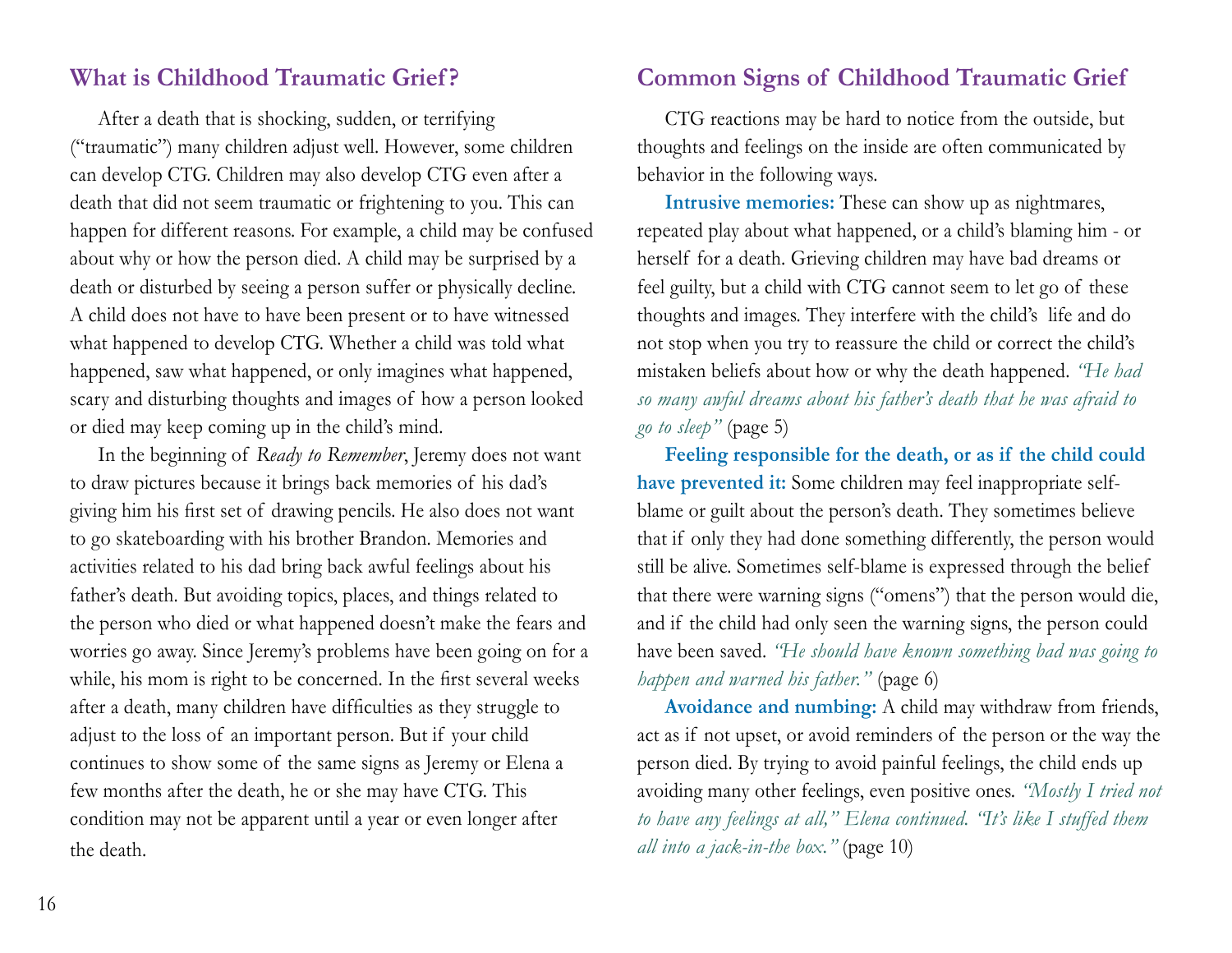**Physical reactions:** Some children develop physical symptoms or express their upset through their bodies. *Whenever Jeremy saw the colored pencils or his skateboard, they reminded him of his father and the terrible way he died. His stomach started hurting and he often felt like throwing up.* (page 6)

**Emotional reactions:** Children may be irritable, angry, or anxious. They may seem on alert or worried about their own or other people's safety. When hearing people joke or reminisce about happy memories children can get upset. *"Why do you two keep talking about Dad?" he yelled. "Haven't you noticed? HE'S NOT HERE ANYMORE! Who cares about some stupid pizza he made?"* (page 4)

These reactions can make it difficult to do everyday activities like eat, sleep, pay attention in school, or be with friends. In addition, things that remind the child of the person or the person's death can trigger upsetting reactions.

**Loss reminders:** People, places, things, or situations that remind the child of the person who died can be disturbing.

*"I remember one time after my mom died when my dad wanted me to clean my room," Elena continued. "I don't know why that made me mad. I slammed my door so hard that a picture fell off the wall! My dad was upset and said, 'your mother would know what to do.' That just made me madder.* (page 11)

**Trauma reminders:** These are reminders related to the way the person died. For example, if the person died in a car accident, a child may be scared or refuse to ride in a car. A child whose special person died in a flood may panic when hearing thunder.

**Life changes after the death that can contribute to Childhood Traumatic Grief:** Other challenges and stresses that occur as a result of the death can put a child at increased risk for developing CTG. For example, a death may mean that a previously stay-at-home mom has to start working full time, resulting in new childcare and afterschool arrangements. A child who witnessed a murder may face legal procedures, media attention, and unpleasant questions from peers. A grieving military family may have to move off base, leave their support network, and make new friends. These types of changes can add to the child's stress and make grieving more difficult.

# **How can I tell if my child has Childhood Traumatic Grief ?**

The following questions can help you understand if your child is having a traumatic reaction to the death of someone special. If your child experiences some or all of these symptoms for a few months or more after the person died, they happen many times, are very severe, or you are not sure, check with a professional.

1) Does your child have nightmares or problems sleeping?

2) Does your child keep playing out, drawing, or dreaming about what happened?

3) Does your child have more physical complaints?

4) Is your child having difficulty in school?

5) Is your child having trouble concentrating when reading or even when doing fun activities like video games?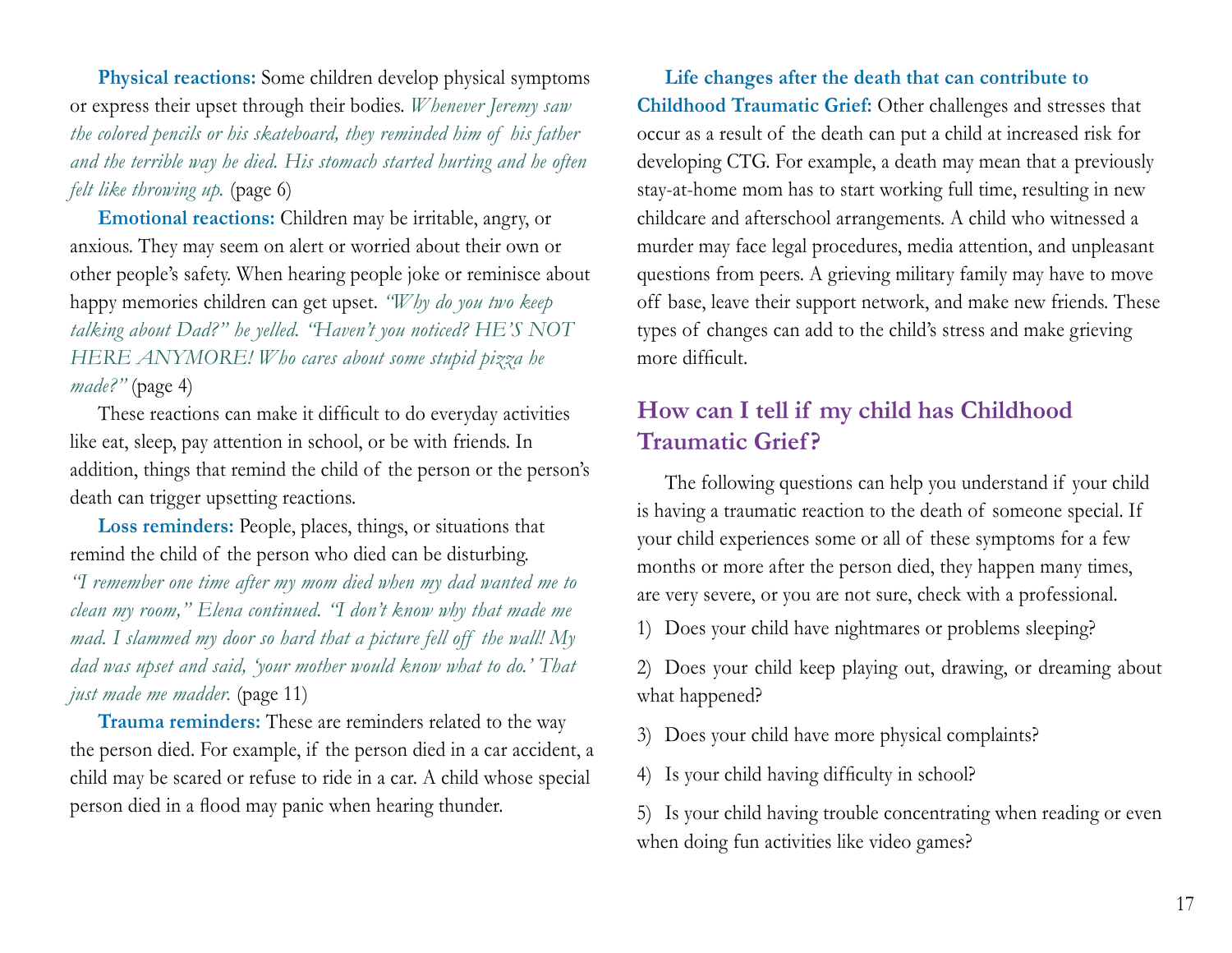6) Is your child jumpy or easily startled?

7) Does your child avoid talking about the person who died, going places, or engaging in activities that are reminders of the person?

8) Is your child more withdrawn and less joyful or not doing activities he or she liked to do?

9) Does your child have excessive worry about something else bad happening or worry about being away from you?

10) Does your child talk about being responsible for the death?

11) Is your child more angry or irritable?

## **How can I help my child or teen?**

You are critically important in helping your child or teen with CTG. The first step is to recognize when your child is having difficulty. Keep these points in mind to help your child.

**Children are different.** Not all children who experience a death as sudden or shocking will develop CTG. Reactions can vary according to a child's age, developmental level, temperament, and prior history of learning differences, emotional challenges, and traumatic experiences. CTG may appear differently in different children.

**Help your child understand Childhood Traumatic Grief.**  If you are concerned that your child is having a traumatic reaction, let your child know that you realize that he or she is struggling. Reading this book together and talking about it can validate a child's feelings and be a relief that help is available. You can ask if your child ever feels like Jeremy or Elena.

Pay attention to reminders. Keep an eye out for reminders that may be difficult for your child. A child who gets overly upset or angry, indifferent, or shuts down when seeing things associated with the person or the way the person died, or shows difficulty on important days that were special with the person such as Thanksgiving, may be having a traumatic reaction.

Get more help. Reach out for professional help if you're concerned that a child's reactions are affecting his or her daily life. Children or teens experiencing traumatic reactions can benefit from getting the right kind of help. Working with a mental health professional or counselor can help children learn how to express and manage strong reactions, develop healthy stress reduction strategies, tell their stories in a safe way, learn positive ways to cope with their reactions, learn not to be afraid, and recall and share happy memories of someone special. *"I used to feel like all the scary stuff that happened was superglued to my good memories. Now they're finally unstuck! " Jeremy thought it would be great to think about his dad without feeling so scared . . . The following week Jeremy did talk to the counselor about his dad. He saw her several more times and then began to feel better. One day he realized that his stomach didn't hurt anymore.* (pages 11-12)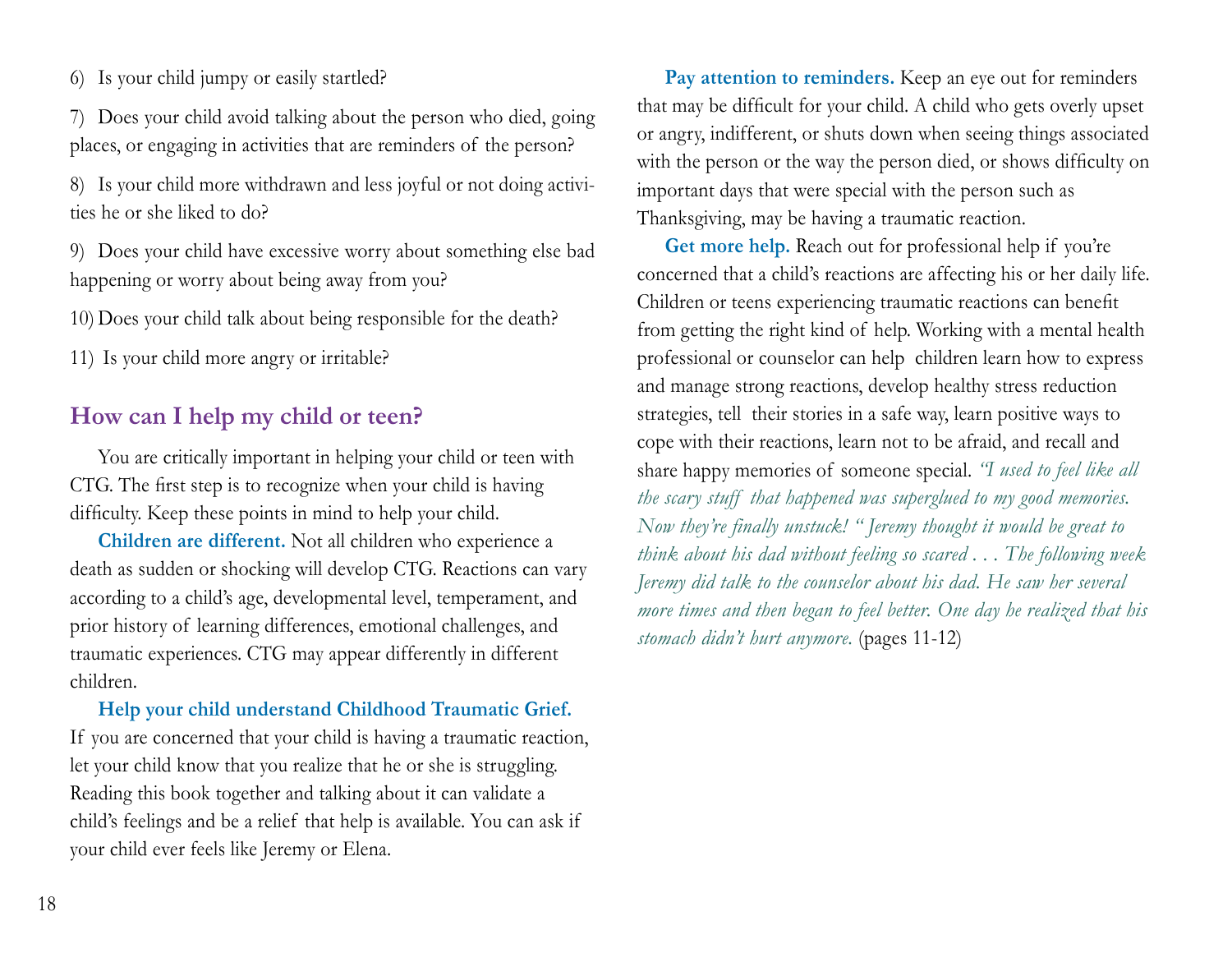

# **Help is available**

More information about Childhood Traumatic Grief and how to differentiate CTG from typical childhood grief is available at www.nctsn.org.

Go to **http://www.nctsn.org/trauma-types/traumatic-grief** for books and resources for children, teens, caregivers and professionals. There is also information about such specific situations as death related to military service and the loss of a sibling. There are materials geared to different audiences, such as teachers, and in Spanish as well as English. For additional help, you can send an e-mail to info@nctsn.org.